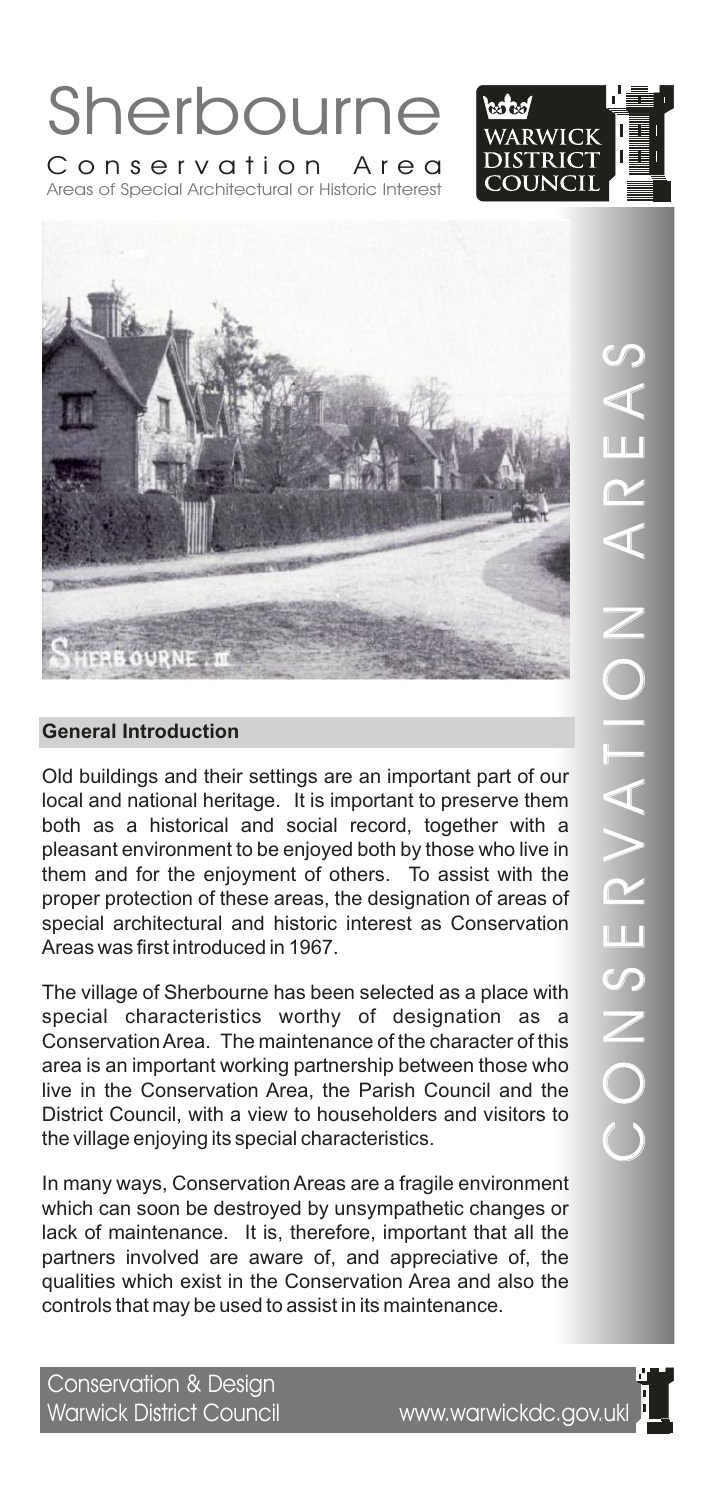

This small publication has been designed to give a brief introduction to the Conservation Area by looking at its historical background, its characteristics and identifying those areas which need to be preserved or enhanced. General information is also given in the leaflet to enable those who live in the Conservation Area to both enjoy this privilege and also to understand how to seek further advice when it is needed.

#### **Sherbourne Conservation Area**

The area designated as a Conservation Area in Sherbourne is outlined on the map above. The Conservation Area in Sherbourne was designated in 1969 and extended in 1990 and further extended in 2002.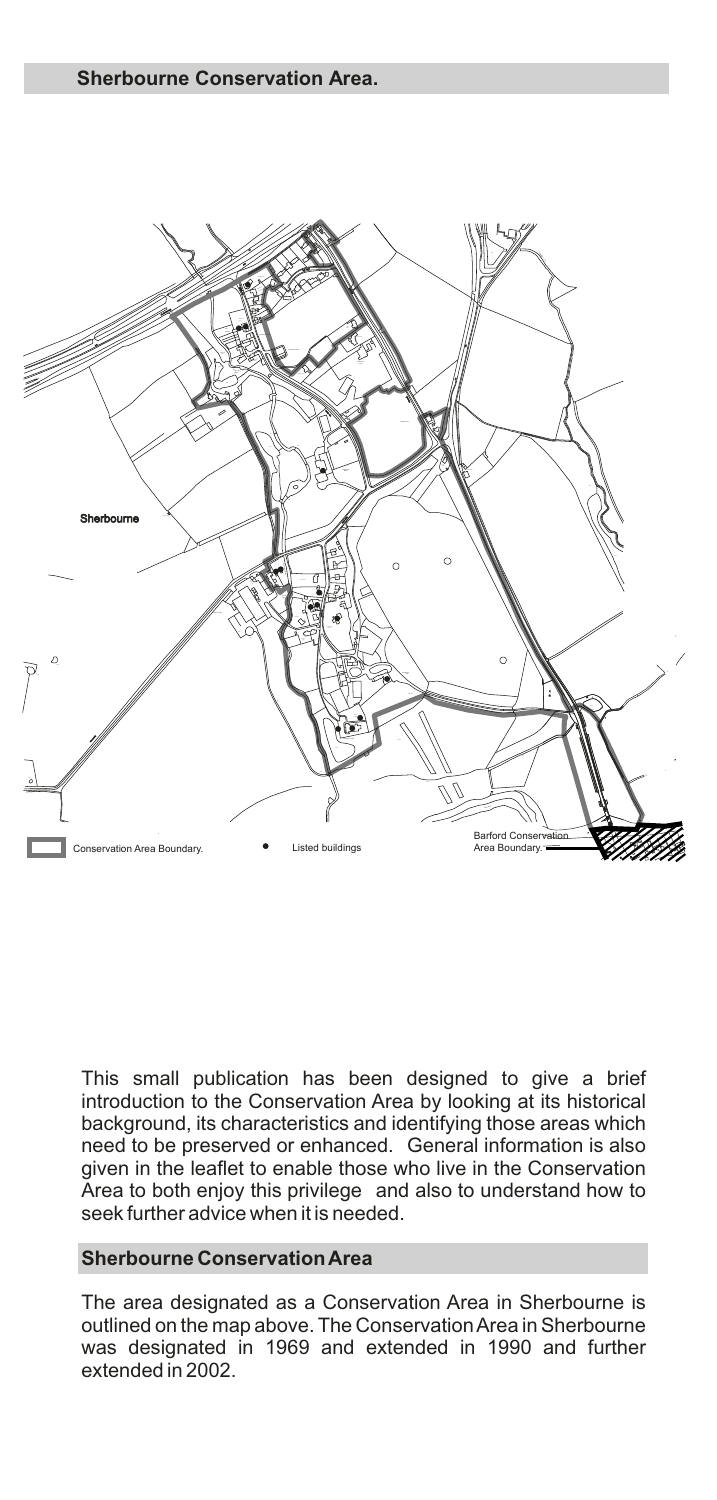# **Listed Buildings**

The following properties are statutorily protected as Listed Buildings within the Sherbourne Conservation Area. Because these buildings are of high architectural and historic interest, they are among the top 2% of buildings in England statutorily protected. Any works to a Listed Building which affect its character or appearance will require Listed Building Consent. Certain repair works may be eligible for grant aid. Further information concerning Listed Buildings may be obtained from the District Council's Conservation staff.

**Church Road** ; Church of All Saints, Churchyard cross, Churchyard boundary wall, **Sherbourne Park**, Church Farmhouse, Nos 8& 9 Church Farm Cottages,Beauchamp House, No 11, Brook Cottages. **Fulbrook Lane** ; nos 12 &13. **Vicarage Lane** ; Manor House, Sherbourne Farmhouse, Dovecote (now dwelling) adjacent to Sherbourne Farmhouse, The Corner House, Old Rectory Hotel.

It should be noted that converted farm buildings within the curtiledge of a listed building may require listed building consent for alterations.

#### **Areas included within the Conservation Area**

The following roads and lanes are included within the Sherbourne Conservation Area. If you are unclear whether or not your house is included in the Conservation Area please contact the Conservation staff at Warwick District Council.

Church Road, Fulbrook Lane, Fulbrook Lane (part), Vicarage Lane, and Watery Lane.

#### **Scheduled Monuments, Historic Parks and Sites of Special Scientific Interest**

The following scheduled ancient monuments are within or adjacent to the Sherbourne Conservation Area :-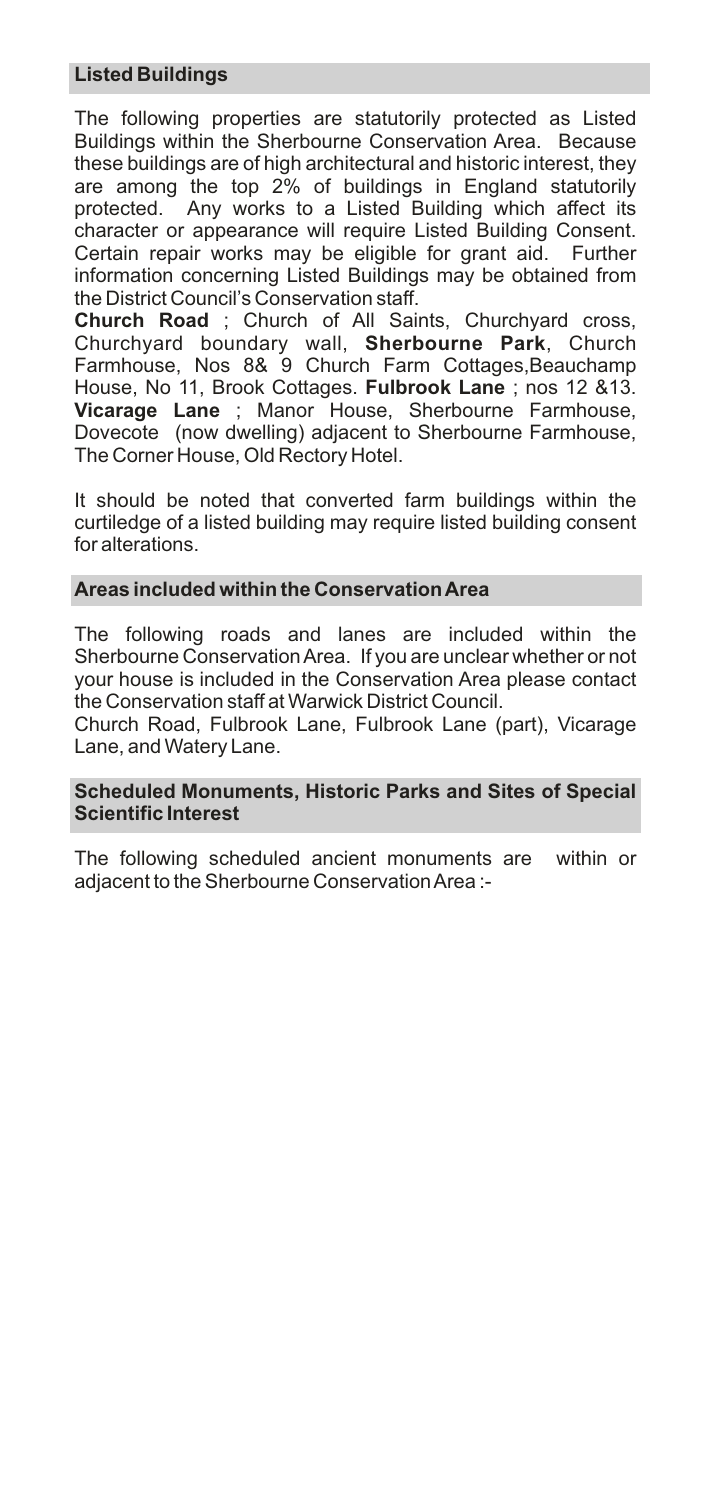Sherbourne Church Yard Cross, Enclosures 450 yards (410m) NE of Parish Church and Enclosures in Sherbourne Park 200yards (180m) NE of Parish Church.

There are no registered Historic parks and gardens in the Sherbourne Conservation area, however Sherbourne Park is included in the local register of historic parks and gardens

In certain instances, works within the Conservation Area adjacent to the boundary of one such area of Special Interest may need to be considered in the context of the location of the specially designated area.

#### **Historical Background**

Sherbourne derived its name from the small trout stream that runs through the village. Evidence suggests that the village settlement pre-date Saxon times. The village was settled during the Anglo-Saxon period, with the overlordship of the estate being jointly held by Edric the Wild and Leofgeat. After the Norman invasion, the manorial estate was given over to the Count Meulan in 1068 passing on to his brother, Henry in 1088. The overlordship of Sherbourne alternated between the Templar Knights, and the Earls of Warwick. During the suppression of the Knights Templar in the 14th century, Guy de Beauchamp, Earl of Warwick seized the land between1313/14 and held it until his death in 1315, after which it reverted again to the Templars. The Reformation brought a repeat of the suppression of the Hospitallers in 1540, and the manorial estate fell into the possession of the crown. In 1553, it was granted by Edward VI to Thomas Lucy of Charlecote, in whose possession it remained until 1721. After this date, Sherbourne estate was owned by the Burgoynes of Wroxall,, later passing to the Webb family in 1749. It was then sold by Reverend Elias Webb to Samuel Ryland in 1837. On the demise of his heir, Miss Louisa Anne Ryland, Charles Smith inherited the estate, on the condition that he used the Ryland surname. Sherbourne Park, originally a farmhouse, was rebuilt between 1754-1758. The village land was enclosed in 1799. Many of the houses had been rebuilt in a pseudo Elizabethan style through the patronage of Miss Louisa Anne Ryland in the mid nineteenth century. The Church of All saints stands on the site of four earlier churches. The original church was built and extended during the Saxon and Norman era. It was rebuilt in the 14th century, then again in 1747 by Thomas Webb, with further extensions in 1802 by Reverend Elias Webb. The present church, designed by George Gilbert Scott RA, was built in 1862 and dedicated to her parents by Miss Louisa Anne Ryland in 1864.

#### **Character of Conservation Area**

The character of Sherbourne is very much that of an estate village associated with Sherbourne Park. The character of the village , however, falls into separate areas defined by the thoroughfares of Church Road, Fulbrook Lane, Vicarage Lane and Waterery Lane. The entrance into the Conservation Area from the main road is a very leafy character being partly the tree screen to Sherbourne Park. This a particularly important boundary characteristic of this part of the Conservation Area running through to include also the boundary treatment of Sherboune Manor to the junction with Fulbrook Lane. Church Road retains very much its 19th century estate village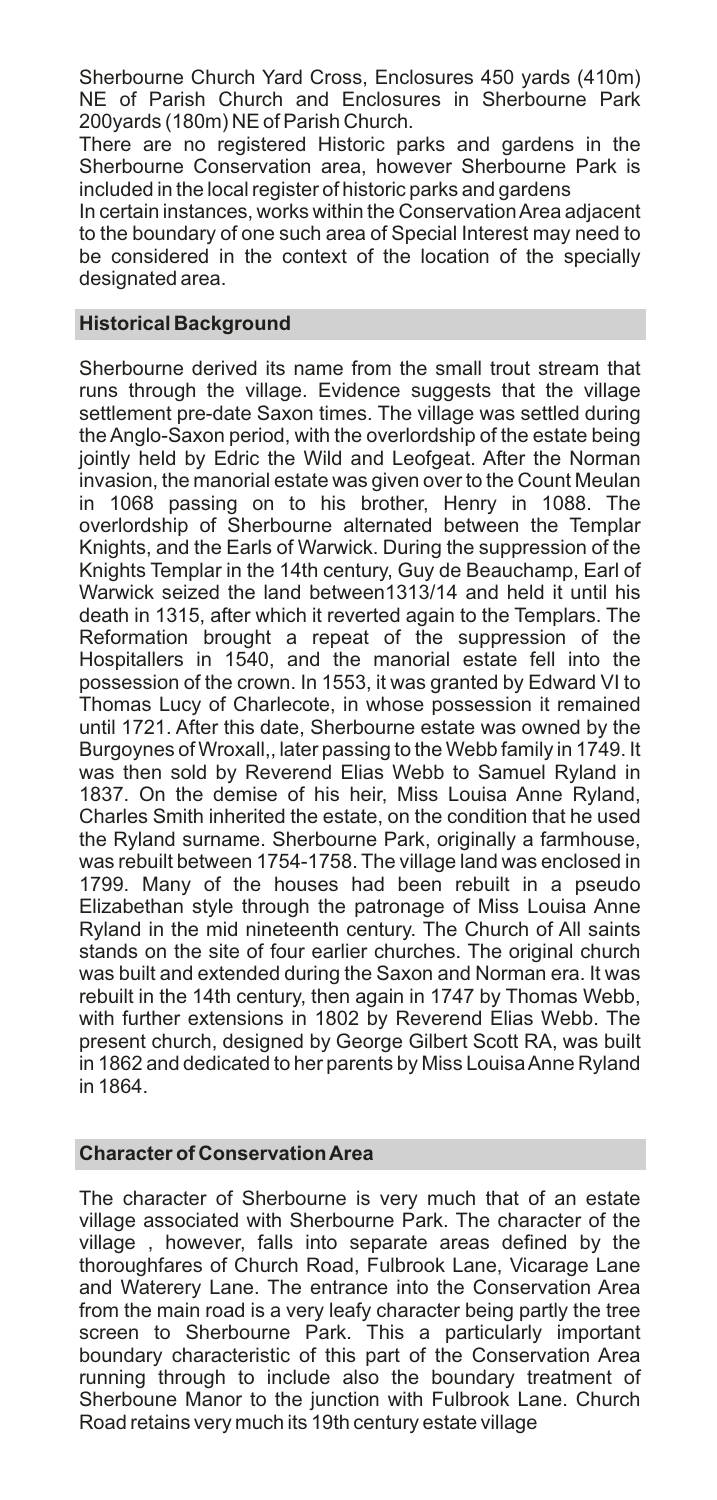Characteristic with whimsical 19th century estate cottages, none of which are listed. The maintenance of the character of these buildings is the character of the Conservation Area. The boundary treatment of these properties and the other properties in Church Road is also extremely important to the character of the Conservation area. A traditional Yew hedge still bounds the estate cottages. Church Road terminates as a cul de sac access to the church with a parking area bounded by stabling and the open flood meadows of Sherbourne Brook. The maintenance of the character of this area around the church and any enhancement to it is important to the setting of the Victorian Church, Sherbourne Farmhouse and Sherbourne Park.

Vicarage Lane is bounded by Sherbourne Manor with a high wall the character of which is very important to the Conservation Area. There are a number of pairs of estate cottages in this lane, the character of which is important to maintain. On the east side of the lane are the grounds of the Glebe House which forms a tree belt along this side of the lane. The top part of Vicarage Lane is dominated by Sherbourne House and the converted farm buildings together with a number of new properties on the eastern side and the Old Rectory at the junction of the A46 main road. It is important to maintain the distinctive differences of Vicarage Lane.

There are a series of open spaces within the Conservation area which form an important part of its character. These include the grounds of Sherbourne Manor, bounded by the Sherbourne Brook, Sherbourne Park which has a small landscaped park bounded by the main road and the village itself. Maintenance of these open spaces, together with their tree belts, are important to the setting of the rest of the village.

## **Important Views**

There are important views into the village following the tree belt from the main road A429. Within the village there are significant views down Church Road towards the church including the estate cottages and their boundary treatments. From Church Road there are also views across open farmland and Sherbourne Park. From Vicarage Lane and Watery Lane there are open views across the village which are important to the maintenance of character of this part of the village.

## **What does Conservation Area Designation Mean?**

The formal definition of a Conservation Area within the Planning (Listed Buildings and Conservation Areas) Act 1990 is "an area of special architectural historic interest, character or appearance of which it is desired to preserve or enhance". The designation of a Conservation Area has several formal consequences which includes:-

! The demolition of all complete buildings and certain parts of



Planning Services PO Box 2178 Planning Services<br>PO Box 2178<br>Riverside House, Milverton Hill Royal Leamington Spa. CV32 5QH Switchboard: 01926 450000 Fax: 01926 456542 Royal Leamington Spa. CV32<br>Switchboard: 01926 450000<br>Fax: 01926 456542